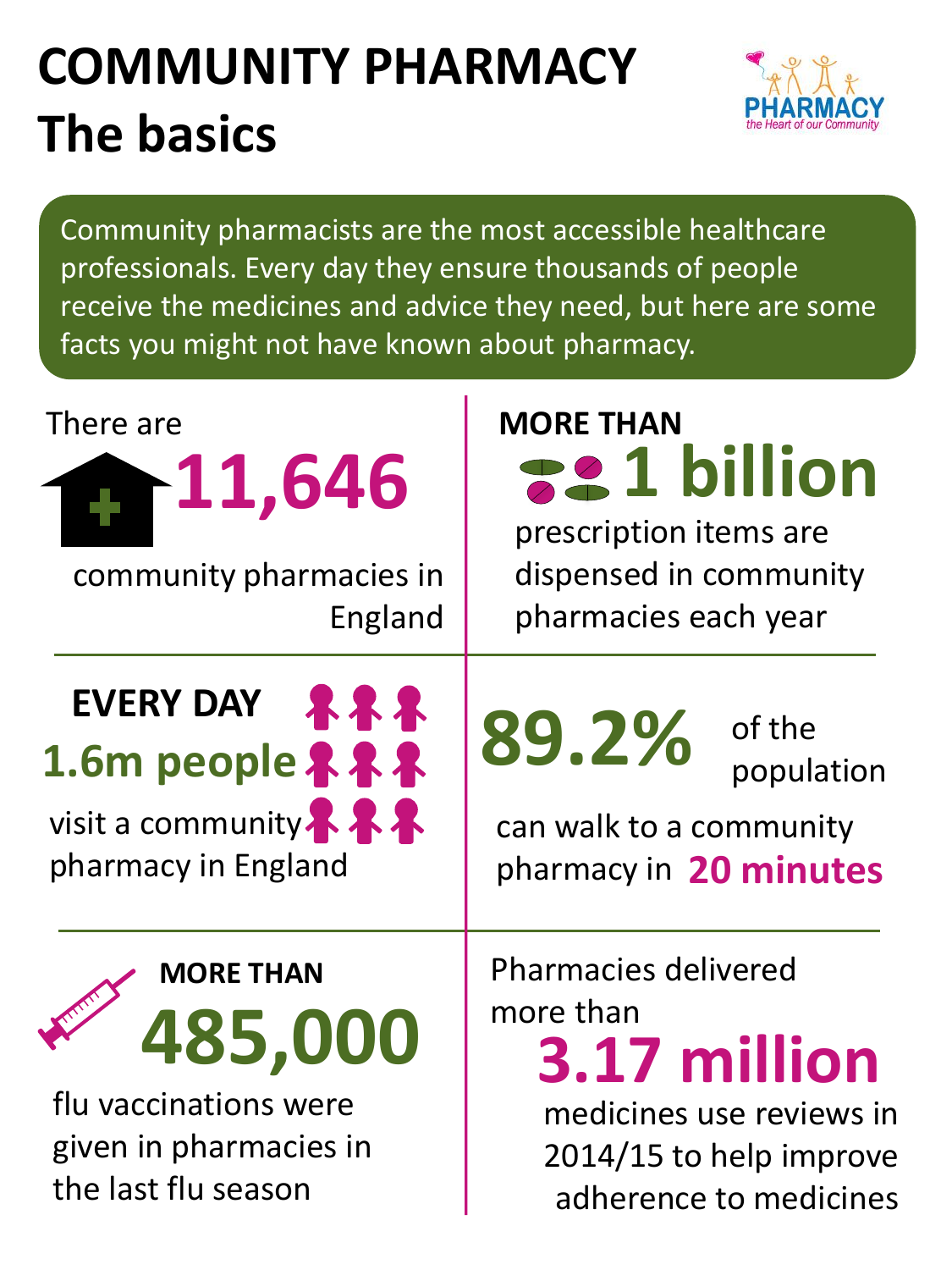## **COMMUNITY PHARMACY Value in dispensing**



Community pharmacies dispense over a billion prescription items annually. They do this safely and efficiently, offering accessibility for patients and best value for the NHS. Community pharmacy medicines purchasing saves billions of pounds.

### **Since 2005**

effective medicines purchasing helped save the NHS

**£10bn**

In the UK, prescribing cost per item spend has



UK pharmaceutical expenditure per capita is only

**78%** of some economically developed countries

UK average prescriptions costs are consistently **lower than**

**the US, Australia, New Zealand and South Africa** 

## **And pharmacies do a lot more…**

**THROUGH OVER**

local services pharmacies improve public health and support communities



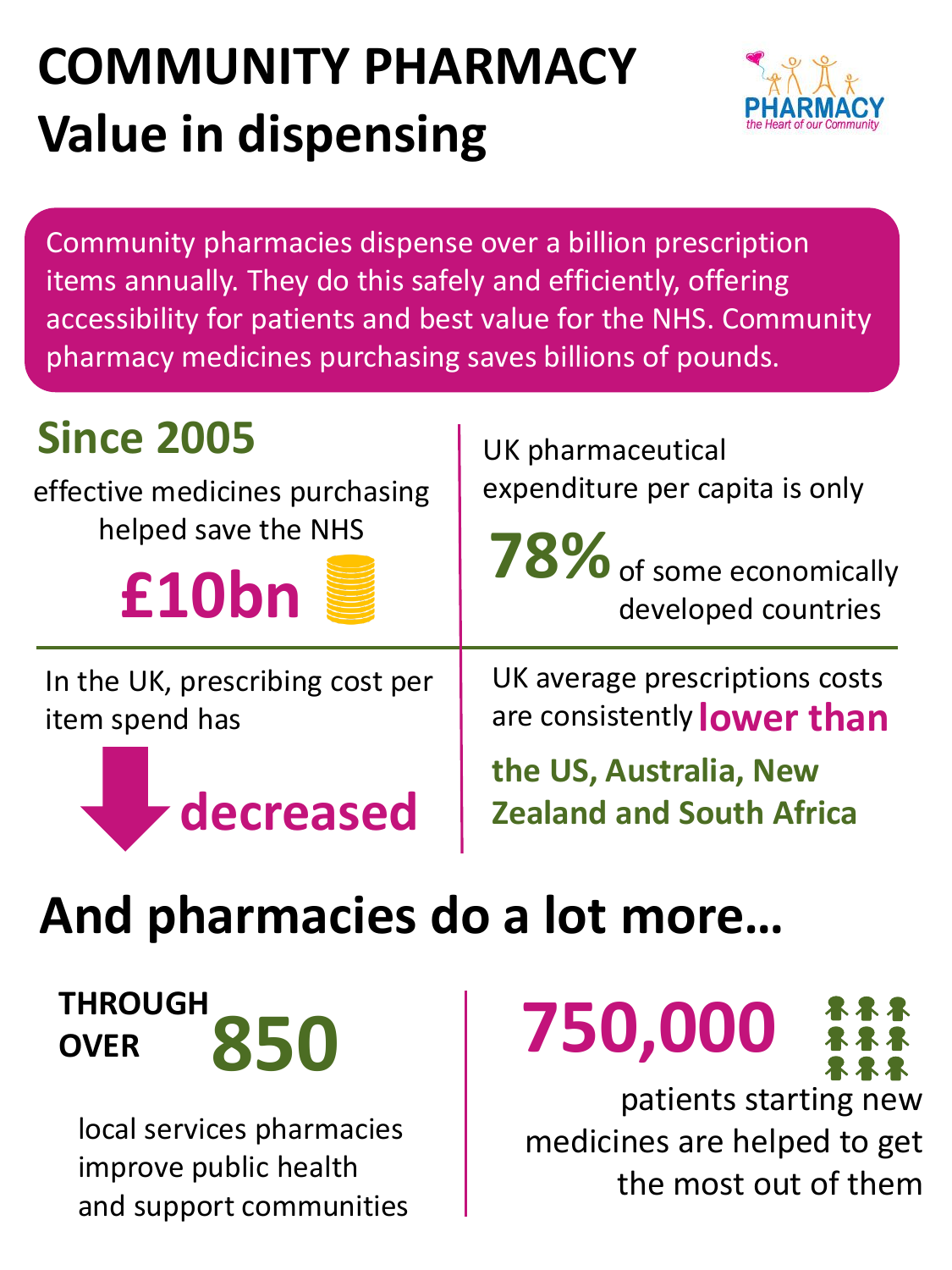## **THE FUTURE FOR THE NHS Extraordinary challenges ahead**



## The health service is expected to have a shortfall of **£30 billion** by 2020/21

### **c. £1 billion** may be required this year Emergency deficit funding of

### The NHS has been tasked with increasing its efficiency by **4%** a year

#### The community pharmacy network is ideally placed to help.

84% of adults visit a pharmacy **XXX** every year & & & – they are the most commonly accessed healthcare locations

Pharmacy is highly efficient, dispensing more than

**1 billion**

prescriptions annually and keeping medicines costs low

**The NHS must use this accessibility and regular patient contact to build services to help it meet the ongoing financial and demand challenges.**